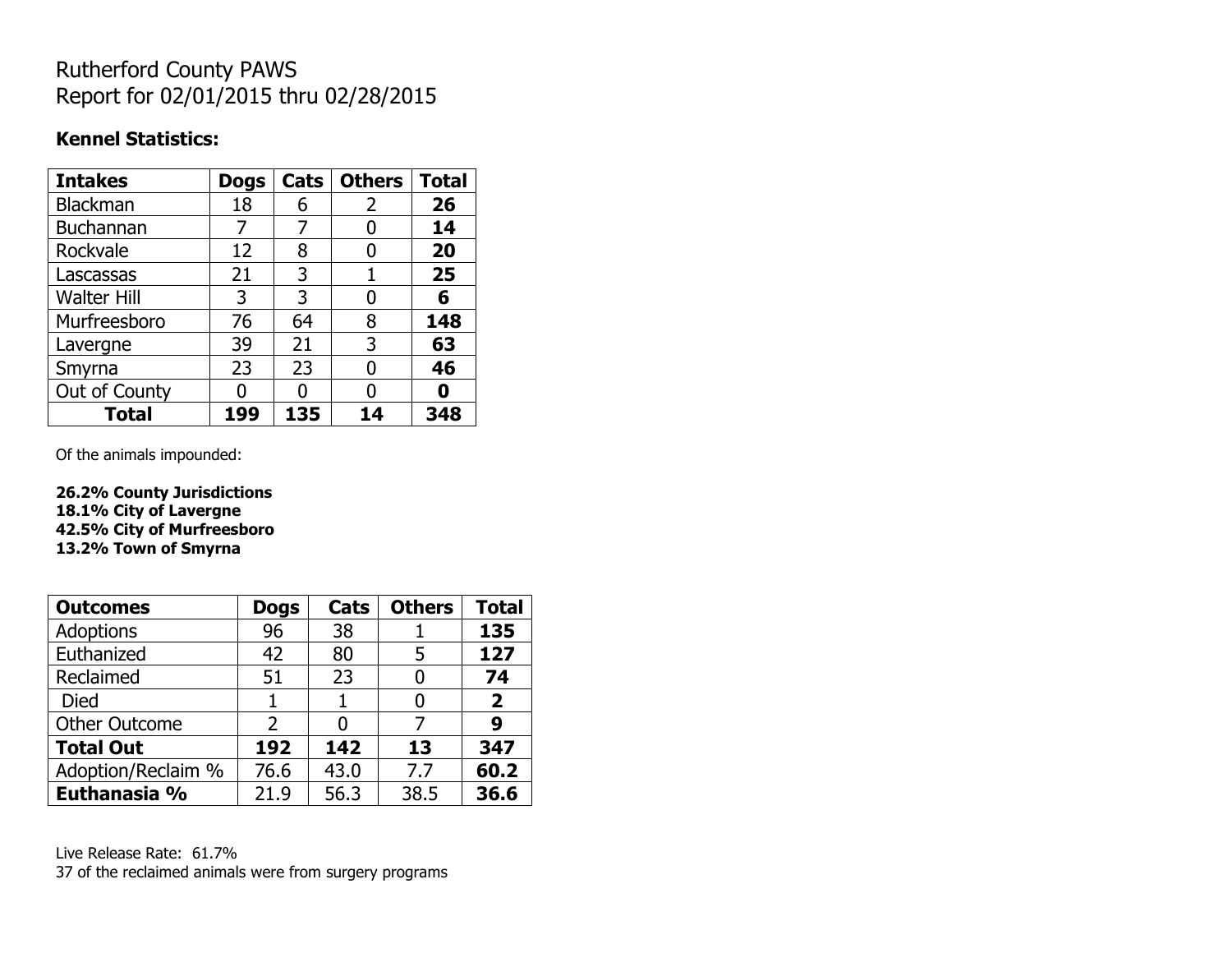Animals left in shelter on 02/28/2015: 90

1865 People visited the shelter looking for a lost /new pet.

1676 Logged calls/voice mails for the month.

#### **Activity Report by Jurisdiction:**

| Zones           | <b>Calls Received</b> | Calls Completed |
|-----------------|-----------------------|-----------------|
| <b>Blackman</b> | 159                   | 161             |
| Buchannan       | 76                    | 78              |
| Lavergne        | 188                   | 194             |
| Lascassas       | 67                    | 67              |
| Murfreesboro    | 453                   | 455             |
| Rockvale        | 86                    | 86              |
| Smyrna          | 123                   | 124             |
| Walter Hill     | 109                   | 109             |
| Out of Area     | 11                    |                 |
| <b>Total</b>    | 1272                  | 1285            |

39.9% County Jurisdictions 14.8% City of Lavergne 35.6% City of Murfreesboro 9.7% Town of Smyrna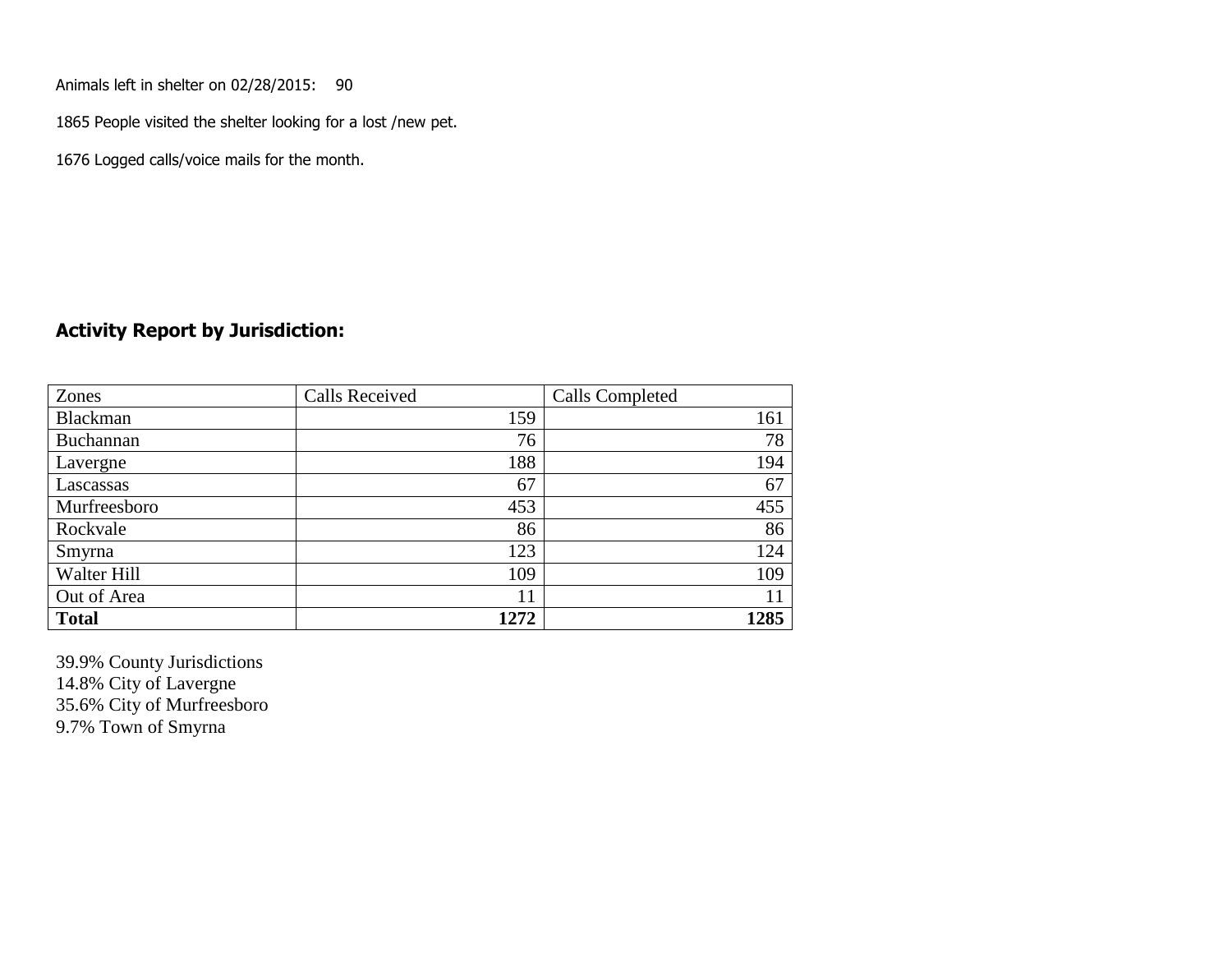# **Mileage:**

| <b>Officer</b> | <b>Miles</b> |
|----------------|--------------|
| 421            | 1439         |
| 423            | 1656         |
| 425            | 938          |
| 427            | 1301         |
| 428            | 1319         |
| 430            | 994          |
| 432            | 718          |
| 437            | 1185         |
|                |              |
|                |              |
|                |              |
|                |              |
|                |              |
|                |              |
|                |              |
|                |              |
|                |              |
| <b>Total</b>   | 9550         |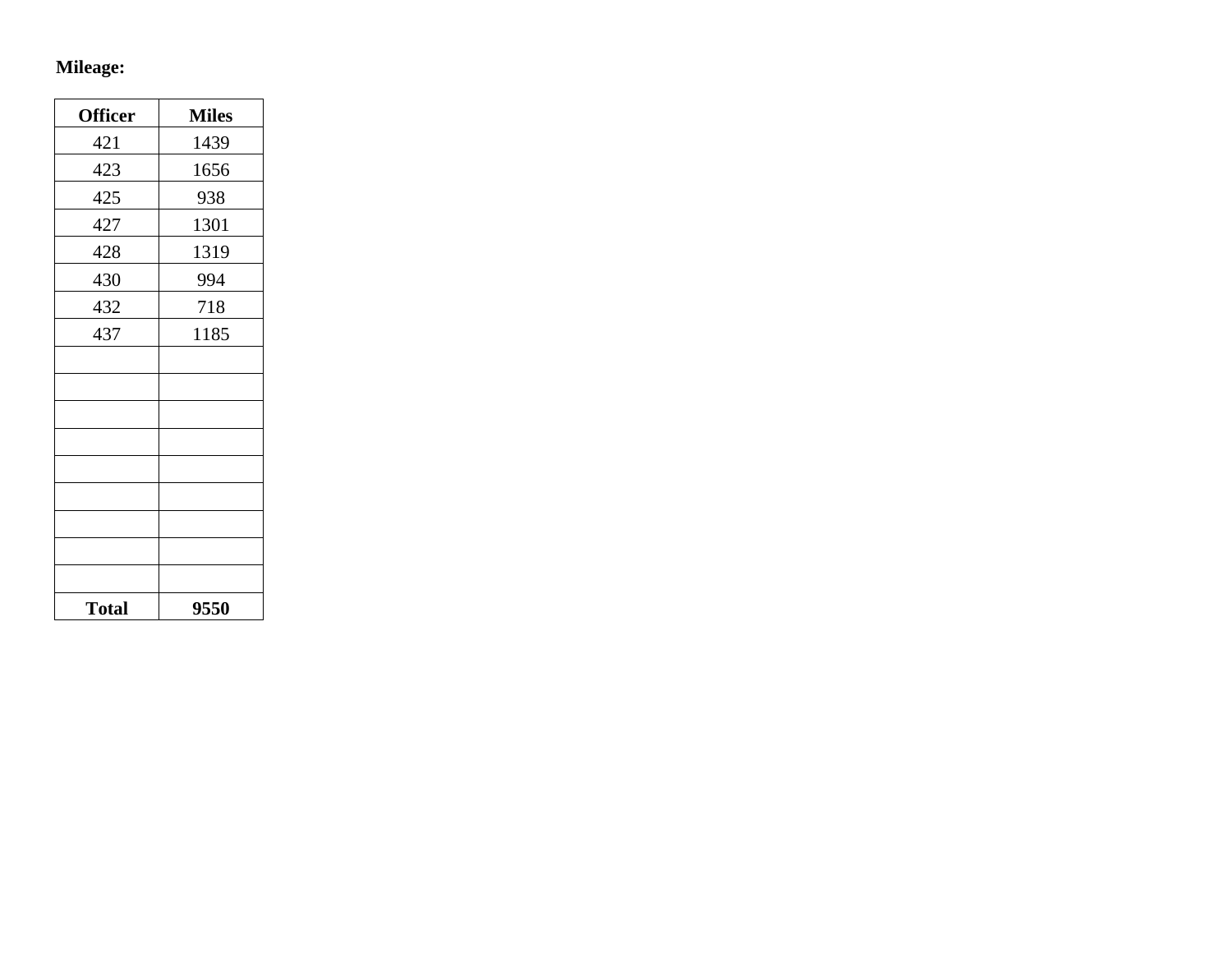# Fiscal Year-to-Date Report 07/01/14 thru 02/28/2015

#### **Kennel Statistics:**

| <b>Intakes</b>     | <b>Dogs</b> | Cats | <b>Others</b> | <b>Total</b> |
|--------------------|-------------|------|---------------|--------------|
| Blackman           | 147         | 160  | 60            | 367          |
| <b>Buchannan</b>   | 116         | 117  | 17            | 250          |
| Rockvale           | 129         | 102  | 27            | 258          |
| Lascassas          | 106         | 119  | 14            | 239          |
| <b>Walter Hill</b> | 74          | 105  | 22            | 201          |
| Murfreesboro       | 644         | 831  | 411           | 1886         |
| Lavergne           | 207         | 239  | 136           | 582          |
| Smyrna             | 217         | 348  | 161           | 726          |
| Out of County      | 12          | g    |               | 21           |
| <b>Total</b>       | 1652        | 2030 | 848           | 4530         |

Of the animals impounded since July 01:

**29.5% County Jurisdictions**

**12.9% City of Lavergne**

**41.6% City of Murfreesboro**

**16.0% Town of Smyrna**

| <b>Outcomes</b>      | <b>Dogs</b> | Cats | <b>Others</b> | <b>Total</b> |
|----------------------|-------------|------|---------------|--------------|
| <b>Adoptions</b>     | 757         | 390  | 13            | 1160         |
| Euthanized           | 525         | 1481 | 510           | 2516         |
| Reclaimed            | 331         | 152  | 5             | 488          |
| Died                 | 19          | 35   | 11            | 65           |
| <b>Other Outcome</b> | 23          | 23   | 305           | 351          |
| <b>Total Out</b>     | 1655        | 2081 | 844           | 4580         |
| Adoption/Reclaim %   | 65.7        | 26.1 | 2.1           | 36.0         |
| Euthanasia %         | 31.7        | 71.2 | 60.4          | 54.9         |

Live Release Rate: 41.7%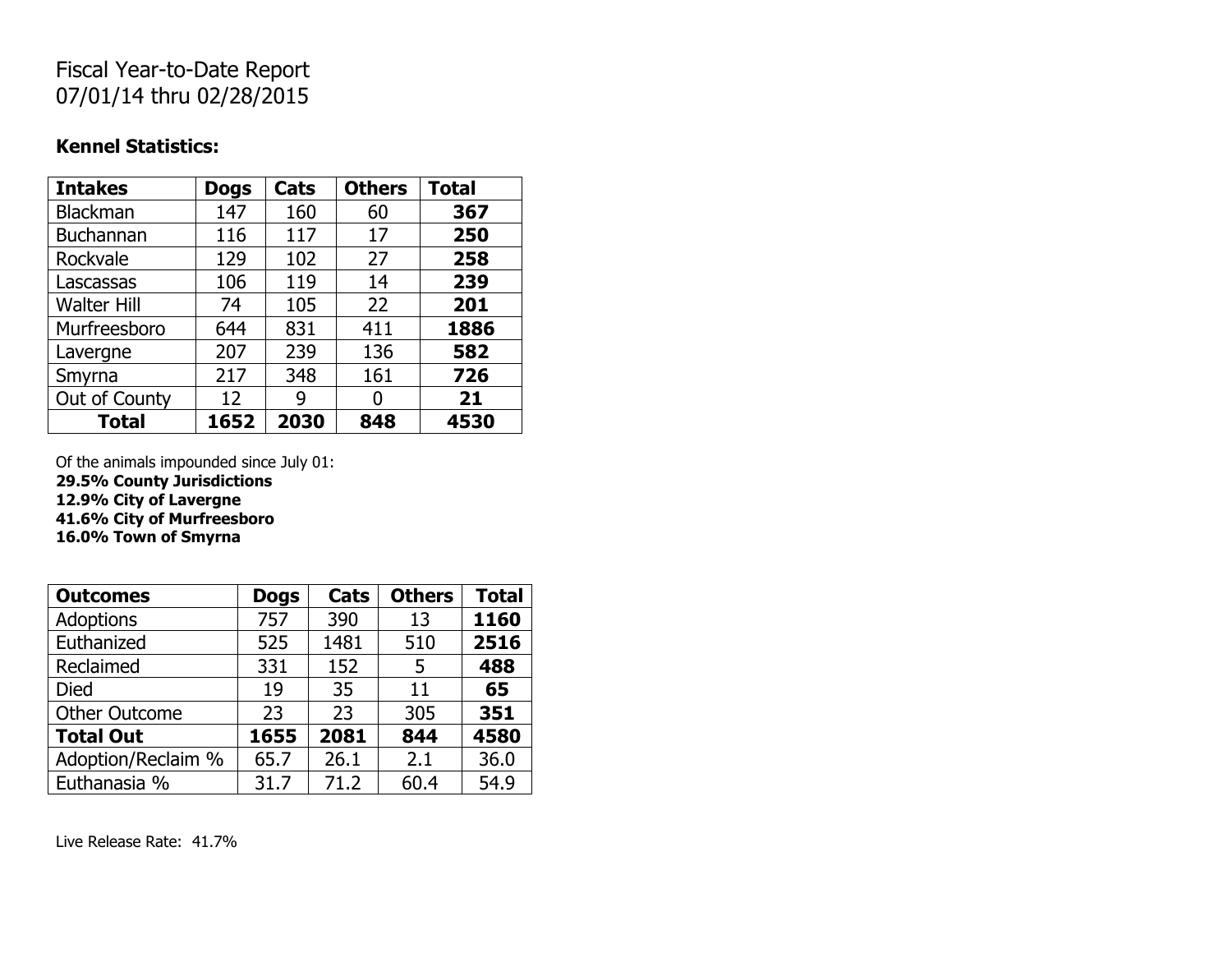15172 People have visited the shelter since July 01, 2015 looking for a lost /new pet.

16361 Logged calls/voice mails since July 01, 2015.

## **Activity Report by Jurisdiction:**

| Zones           | <b>Calls Received</b> | Calls Completed |
|-----------------|-----------------------|-----------------|
| <b>Blackman</b> | 1410                  | 1412            |
| Buchannan       | 844                   | 843             |
| Lavergne        | 1783                  | 1785            |
| Lascassas       | 767                   | 768             |
| Murfreesboro    | 4291                  | 4293            |
| Rockvale        | 861                   | 862             |
| Smyrna          | 1462                  | 1462            |
| Walter Hill     | 781                   | 779             |
| Out of Area     | 61                    | 61              |
| <b>Total</b>    | 12260                 | 12265           |

38.5% County Jurisdictions 14.6% City of Lavergne 35.0% City of Murfreesboro 11.9% Town of Smyrna